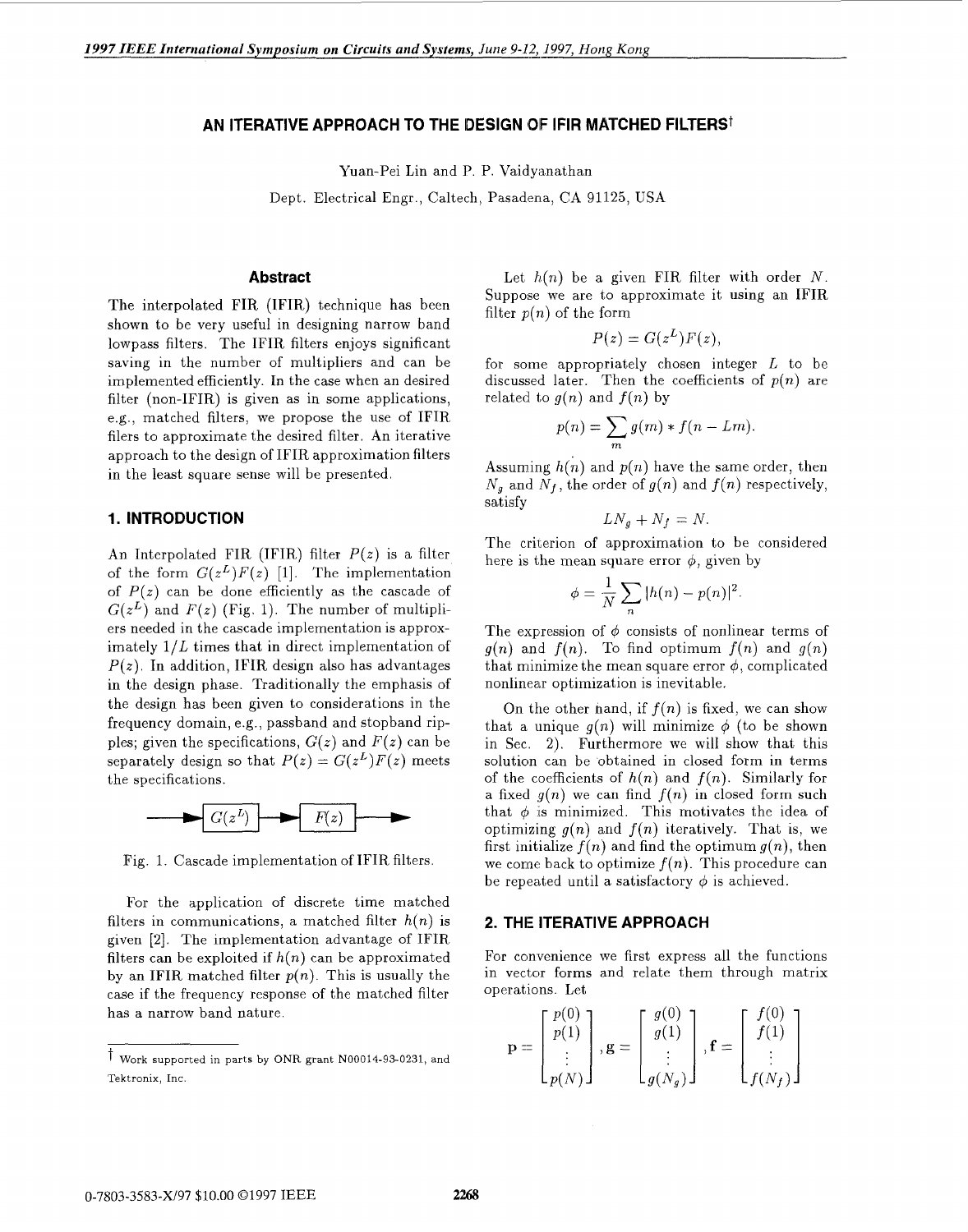Also let  $g'(n)$  be the expanded version of  $g(n)$ , i.e.,

$$
g'(n) = \begin{cases} g(n/L), & \text{if } n = Lk, \\ 0, & \text{otherwise.} \end{cases}
$$

Then  $p(n) = g'(n) * f(n)$  and  $p(n)$  can be regarded as the output of the filter  $f(n)$  when  $g'(n)$  is the input. The relation  $p(n) = \sum_{n=0}^{\infty} g'(m) * f(n-m)$  can be written in the matrix form  $\mathbf{p} = \mathbf{F}\mathbf{g}'$ , where **F** is of dimension  $N \times (LN_g + 1)$  given by

$$
\mathbf{F} = \begin{bmatrix} f(0) & 0 & \dots & 0 \\ f(1) & f(0) & \dots & 0 \\ \vdots & & \ddots & \\ f(N_f) & f(N_f - 1) & \dots & f(0) \\ 0 & f(N_f) & \dots & f(1) \\ \vdots & \vdots & \ddots & \vdots \\ 0 & 0 & \dots & f(N_f) \end{bmatrix}
$$

The matrix **F** has  $LN_g+1$  columns and each column consists of the vector **f** and  $LN_q + 1$  zero entries; we call **F** the expanded matrix of the vector **f** with respect to an input of length  $LN_q + 1$ . Observe that atrix **F** has  $LN_g + 1$  columns<br>ts of the vector **f** and  $LN_g +$ <br>' the expanded matrix of t<br>t to an input of length  $LN_g$ .<br> $\mathbf{g}' = [g(0) \underbrace{0 \dots 0}_{L-1 \text{ zeros}} g(1) 0$ 

$$
\mathbf{g}' = [g(0) \underbrace{0 \dots 0}_{L-1 \text{ zeros}} g(1) 0 \dots g(N_g)]^T
$$

can be expressed as  $g' = Sg$ , where S is a  $(LN_g +$  $1) \times (N_g + 1)$  matrix defined as

$$
\mathbf{S} = \begin{bmatrix} 1 & 0 & 0 & \dots & 0 \\ \mathbf{0} & \mathbf{0} & \mathbf{0} & \dots & \mathbf{0} \\ 0 & 1 & 0 & \dots & 0 \\ \mathbf{0} & \mathbf{0} & \mathbf{0} & \dots & \mathbf{0} \\ 0 & 0 & 1 & \dots & 0 \\ \vdots & \vdots & \ddots & \vdots & \vdots \end{bmatrix},
$$

with 0 denoting the  $(N_g - 1) \times 1$  zero vector. Then

the 
$$
(N_g - 1) \times 1
$$
 zero vector. Then  
\n
$$
\mathbf{p} = \mathbf{F} \mathbf{g}' = \underbrace{(\mathbf{F} \mathbf{S})}_{\mathbf{A}} \mathbf{g}.
$$
\n(1)

It follows that the mean square error  $\phi$  is,

$$
\phi = \frac{1}{N} (\mathbf{h} - \mathbf{A}\mathbf{g})^T (\mathbf{h} - \mathbf{A}\mathbf{g}).
$$
 (2)

It can be verified that both **F** and **S** have full rank and their product  $\mathbf{A} = \mathbf{FS}$  also has full rank. This property ensures that an optimum  $g(n)$  which minimizes the mean square error  $\phi$  can be found in closed form, as we will see next.

Let us recall the following linear algebra problem **[3]:** Consider an *m* x 1 vector **a** and a full rank matrix **T** of dimensions  $m \times n$  and  $m > n$ . Then the quantity  $(**a** - **Tb**)<sup>T</sup>(**a** - **Tb**)$  is minimized if **b** is given by

$$
\mathbf{b}=\mathbf{T}'\mathbf{a},
$$

where T' is the left inverse of **T,** defined as

$$
\mathbf{T}' = (\mathbf{T}^T \mathbf{T})^{-1} \mathbf{T}^T.
$$

By the same token, the mean square error  $\phi$  as given in (2) is minimized if *g* is the vector **h** premultiplied by the left inverse of **A.** Summarizing we have the following lemma.

*Lemma 1.* Let  $h(n)$  be an FIR filter with order *N*. Suppose  $p(n)$  is an IFIR filter of the same order and  $P(z) = G(z^L)F(z)$ , where  $F(z)$  is a fixed filter. Then  $\phi = \frac{1}{N} \sum |h(n) - p(n)|^2$  is minimized if

$$
\mathbf{g} = \left(\mathbf{A}^T \mathbf{A}\right)^{-1} \mathbf{A}^T \mathbf{h},
$$

where **A** is as defined in (1)

Even if h and **p** have large orders, g can have small order for large *L*; so the inversion of  $\mathbf{A}^T \mathbf{A}$  is easy.

Similarly  $p(n) = f(n) * g'(n)$  can be expressed as  $p(n) = \sum g'(n-m)f(n)$ . So the vector **p** also assumes the form

$$
\mathbf{p}=\mathbf{B}\mathbf{f},
$$

where **B** the  $N \times (N_f + 1)$  expanded matrix of  $g'(n)$  with respect to an input of length  $N_f + 1$ . It can be verified that **B** has full rank and the optimum solution of  $f(n)$  is given by the closed form  $f = (B^T B)^{-1} B^T h$ . The design procedures can be summarized as follows.

#### **Design procedures**

- 1. Choose an appropriate *L* according to the magnitude response of  $H(e^{j\omega})$ .
- 2. Initialize  $f(n)$ .
- 3. Set  $g = (A^T A)^{-1} A^T h$ .
- 4. Set  $\mathbf{f} = (\mathbf{B}^T \mathbf{B})^{-1} \mathbf{B}^T \mathbf{h}$ .

After a few iterations, the changes in  $q(n)$  and  $f(n)$  are insignificant, then we stop iterating. Two comments on the initialization are in order,

1. *Choice* of *L.* Suppose *h(n)* has stopband edge around  $\pi/M$ . Then *L* can be chosen as large as  $3M/4$ . In this case, the results of the optimization are very good in general and a mean square error smaller than  $10^{-7}$  can be achieved in all our experiments.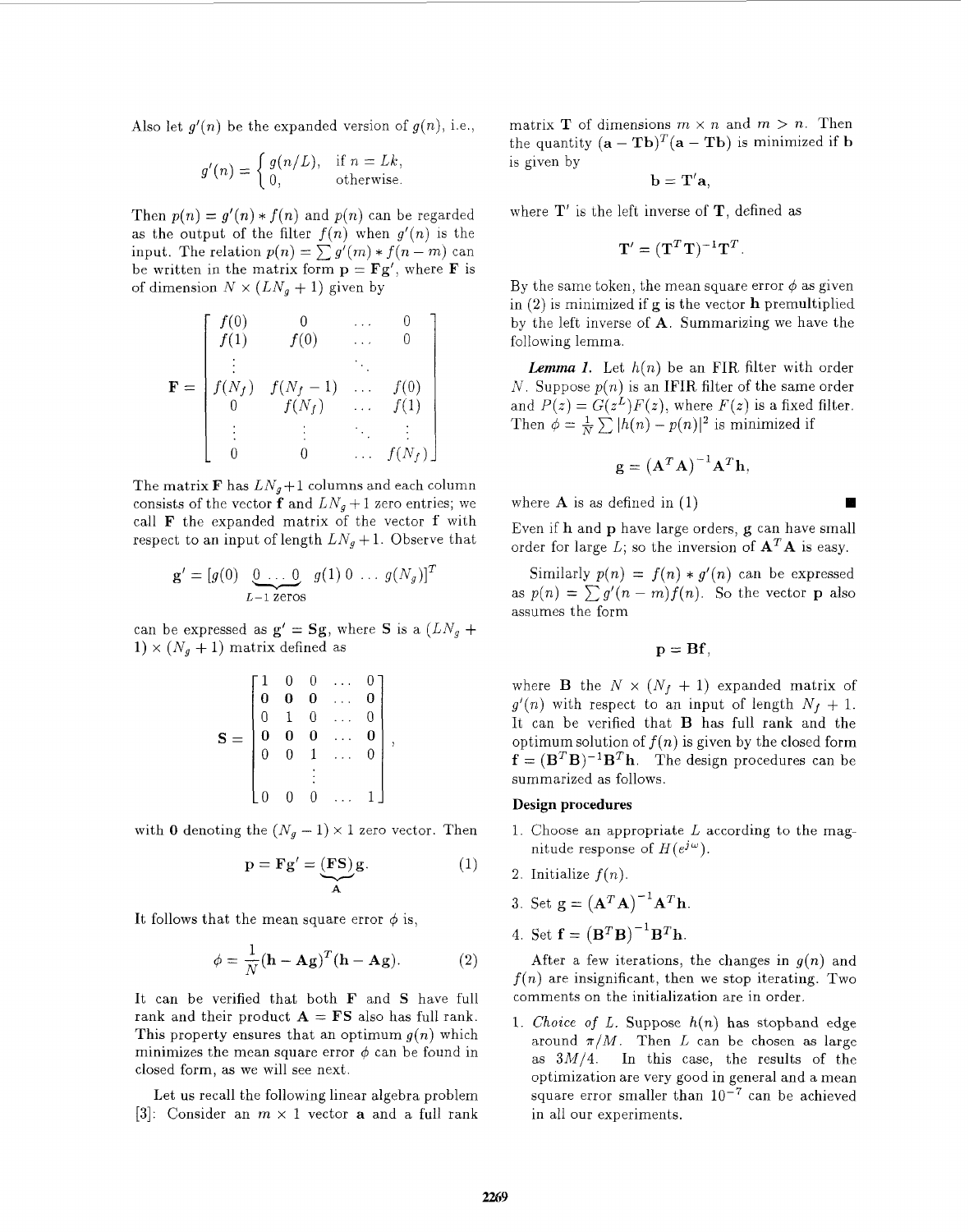2. The order of  $f(n)$  has a significant effect on the results of optimization. A small  $N_f$  does not yield very good results; as a rule of thumb, an  $N_f$  in the range between 2L and 4L is usually appropriate. However, the initialization of  $f(n)$  does not notably affect the convergence of optimization. A simple initialization, for example  $f(n) = 1.0$ , for  $n = 0, 1, ..., N_f$ , can be used.

*Remark.* The filters designed through this approach are IFIR. They approximate narrow band lowpass filters very well. But the savings yielded, however, depends on the bandwidth of the lowpass filters to be approximated.

# **3. EIGENFILTER DESIGN AND INCORPORA-TION OF FREQUENCY-DOMAIN CRITERION**

The eigenfilter approach lends itself well to the incorporation of frequency domain considerations such as passband and stopband ripples **[4][5].** We will formulate the least square problem in Sec. *2* as an eigenfilter problem and then derive an objective function  $\phi'$  that reflects both time and frequency domain errors.

The first step of the problem is: For a given **f,**  how can we find *g* through eigenfilter approach such that **p** is a good approximation of h? To facilitate the use of eigen technique, an additional condition will be incorporated in the optimization. More precisely, we will find **g** such that **p** approximates h in the least square sense subject to the constraint that  $p(n_0) = h(n_0)$ , where  $n_0$  is such that  $h(n_0) \neq 0$ .

Let us define the error vector *e,* 

 $e = h - p$ .

The mean square error is  $\phi = \frac{1}{N}e^{T}e$ . Because  $p(n_0) = h(n_0) \neq 0$ , the error vector can be written as  $e = p(n_0)h/h(n_0) - p$ . Observe that  $p(n_0) =$  $v^T p$ , where  $v^T$  is an appropriate vector. This relation gives the vector *e* the following form,

$$
\mathbf{e} = \frac{1}{h(n_0)} \mathbf{h} \mathbf{v}^T \mathbf{p} - \mathbf{p} = \left(\frac{1}{h(n_0)} \mathbf{h} \mathbf{v}^T - \mathbf{I}\right) \mathbf{p}.
$$

Using  $\mathbf{p} = \mathbf{A} \mathbf{g}$  as in (1) we have

$$
\mathbf{e} = \underbrace{\left(\frac{1}{h(n_0)}\mathbf{h}\mathbf{v}^T - \mathbf{I}\right)\mathbf{A}}_{\mathbf{Q}_g} \mathbf{g}.
$$
 (3)

Therefore, the mean square error  $\phi$  is

$$
\phi = \frac{1}{N} \mathbf{g}^T \mathbf{Q}_g^T \mathbf{Q}_g \mathbf{g}.
$$
 (4)

From the above quadratic form of *g,* we see that  $\phi$  is minimized if  $g = at$ , where **t** is an eigen vector associated with the smallest eigen value of the matrix  $\mathbf{Q}_q$ . The value of a will be determined according to the constraint  $p(n_0) = h(n_0)$ .

In a similar manner, for a fixed *g,* the mean square error  $\phi$  can be expressed as the quadratic form of **f**, say  $\phi = \frac{1}{N} \mathbf{f}^T \mathbf{Q}_t^T \mathbf{Q}_t \mathbf{f}$ . The optimization can be performed iteratively like in Sec. 2 until a sufficiently small  $\phi$  is reached or the optimization converges. Notice that the solution of  $g(n)$  thus obtained is different from the least square solution using the left inverse technique described in Sec. 2; the eigen solutions may not be as good as left inverse solutions.

#### **Incorpcration of frequency-domain criterion**

For a given **f** the objectives in the passband and stopband can be expressed as quadratic forms of *g*  similar to that in (4). The Fourier transform  $E(e^{j\omega})$ of the error function  $e(n) = h(n) - p(n)$  can be obtained as

$$
E(e^{j\omega}) = \mathbf{e}^T \mathbf{c}(e^{j\omega}), \mathbf{c}(e^{j\omega}) = \begin{bmatrix} 1 & e^{-j\omega} & \dots & e^{-Nj\omega} \end{bmatrix}^T
$$

Suppose the filter  $h(n)$  has passband edge  $\omega_p$  and stopband edge  $\omega_s$ . The amount of error in the passband is

$$
\mathcal{E}_p = \int_0^{\omega_p} |E(e^{j\omega})|^2 \frac{d\omega}{2\pi} = \int_0^{\omega_p} e^T c(e^{j\omega}) c^\dagger (e^{j\omega}) e \frac{d\omega}{2\pi}
$$

Using  $\mathbf{e} = \mathbf{Q}_g \mathbf{g}$  in (3), we have

$$
\mathcal{E}_p = \mathbf{g}^T \underbrace{\left( \int_0^{\omega_p} \mathbf{Q}_g^T \mathbf{c}(e^{j\omega}) \mathbf{c}^\dagger(e^{j\omega}) \mathbf{Q}_g \frac{d\omega}{2\pi} \right)}_{\mathbf{Q}_p} \mathbf{g}
$$

The amount of error in the stopband is

$$
\mathcal{E}_s = \int_{\omega_s}^{\pi} |E(e^{j\omega})| \frac{d\omega}{2\pi}.
$$

In a similar manner, expressing  $\mathcal{E}_s$  as the quadratic form of **g**, we have  $\mathcal{E}_s = \mathbf{g}^T \mathbf{Q}_s \mathbf{g}$ . Now we have an objective that incorporates the time and frequency domain error,

$$
\phi' = \mathbf{g}^T(\alpha \mathbf{Q}_p + \beta \mathbf{Q}_s + (1 - \alpha - \beta)\mathbf{Q}_g^T \mathbf{Q}_g)\mathbf{g}.
$$

It can be verified that all three matrices  $\mathbf{Q}_p$ ,  $\mathbf{Q}_s$  and  $\mathbf{Q}_s^T\mathbf{Q}_s$  are symmetric and positive semi definite, so the solution of  $g(n)$  that minimizes  $\phi'$